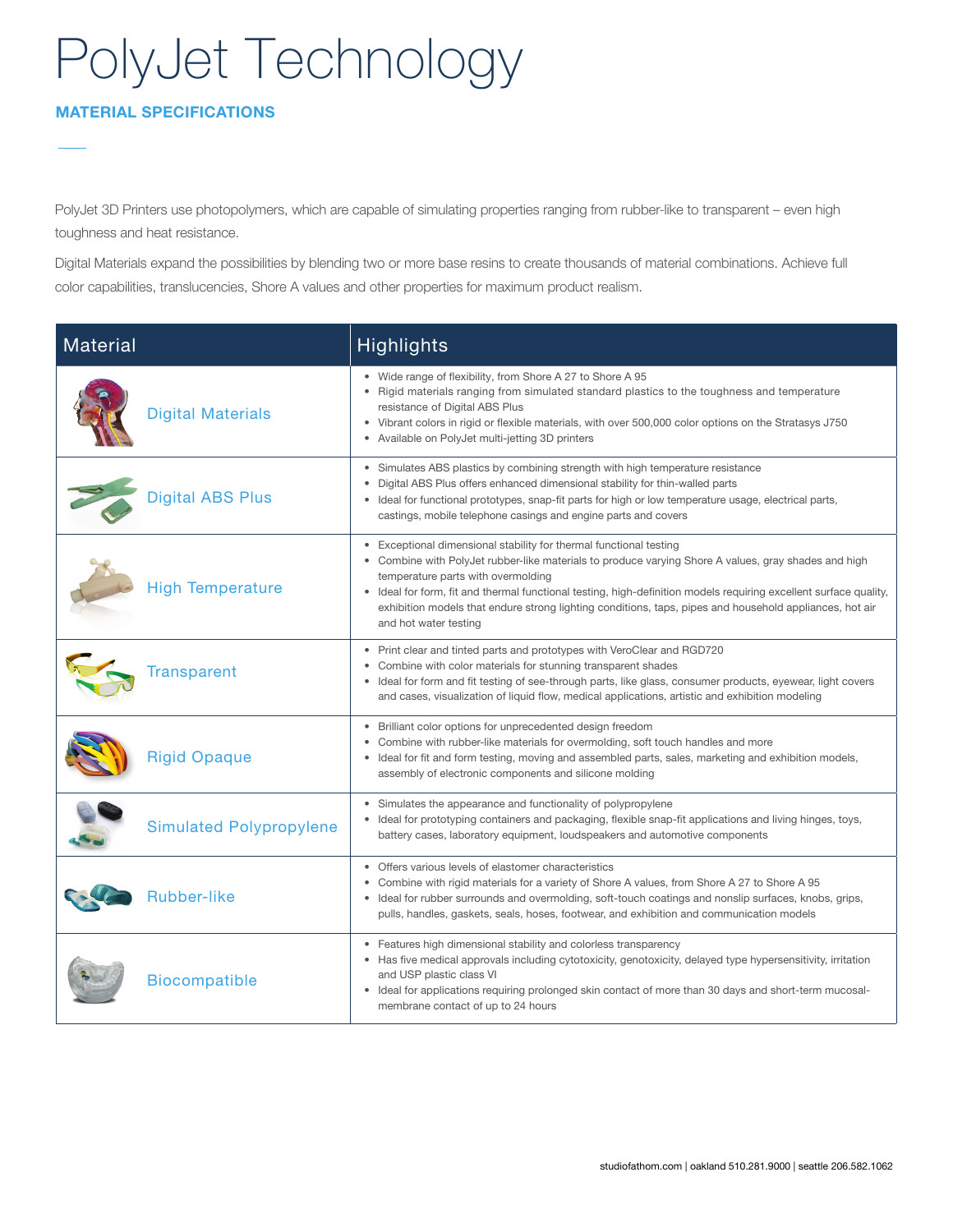### MATERIAL SPECIFICATIONS

| <b>Materials</b>              | <b>Digital ABS Plus</b>                                                                                                    | <b>High Temperature</b>                      | Transparent                                 |                                              | Rigid (Vero Family)                                                                                                                                                                                     |                                              |
|-------------------------------|----------------------------------------------------------------------------------------------------------------------------|----------------------------------------------|---------------------------------------------|----------------------------------------------|---------------------------------------------------------------------------------------------------------------------------------------------------------------------------------------------------------|----------------------------------------------|
|                               | Digital ABS Plus, Green,<br>made of RGD515 Plus<br>& RGD535<br>Digital ABS Plus, Ivory,<br>made of RGD515 Plus<br>& RGD531 | <b>RGD525</b>                                | <b>RGD720</b>                               | VeroClear RGD810                             | Vero PureWhite™<br>RGD837, VeroGray<br>RGD850,<br>VeroBlackPlus<br>RGD875,<br>VeroWhitePlus<br>RGD835, VeroYellow<br>RGD836.<br>VeroCyan RGD841,<br>VeroMagenta RGD851,<br>VeroMagentaV,<br>VeroYellowV | VeroBlue RGD840                              |
| <b>Tensile Strength</b>       | 55-60 MPa<br>$(8,000-8,700 \text{ psi})$                                                                                   | 70-80 MPa<br>$(10,000-11,500 \text{ psi})$   | 50-65 MPa<br>$(7,250-9,450 \text{ psi})$    | 50-65 MPa<br>$(7, 250 - 9, 450 \text{ psi})$ | 50-65 MPa<br>$(7, 250 - 9, 450 \text{ psi})$                                                                                                                                                            | 50-60 MPa<br>$(7, 250 - 8, 700 \text{ psi})$ |
| <b>Elongation at Break</b>    | 25-40%                                                                                                                     | 10-15%                                       | 15-25%                                      | 10-25%                                       | 10-25%                                                                                                                                                                                                  | 15-25%                                       |
| <b>Modulus of Elasticity</b>  | 2,600-3,000 MPa<br>(375,000-435,000 psi)                                                                                   | 3,200-3,500 MPa<br>(465,000-510,000 psi)     | 2,000-3,000 MPa<br>(290,000-435,000 psi)    | 2,000-3,000 MPa<br>(290,000-435,000 psi)     | 2,000-3,000 MPa<br>(290,000-435,000 psi)                                                                                                                                                                | 2,000-3,000 MPa<br>(290,000-435,000 psi)     |
| <b>Flexural Strength</b>      | 65-75 MPa<br>(9,500-11,000 psi)                                                                                            | 110-130 MPa<br>$(16,000-19,000 \text{ psi})$ | 80-110 MPa<br>$(12,000-16,000 \text{ psi})$ | 75-110 MPa<br>(11,000-16,000 psi)            | 75-110 MPa<br>$(11,000-16,000 \text{ psi})$                                                                                                                                                             | 60-70 MPa<br>$(8,700-10,200 \text{ psi})$    |
| <b>Flexural Modulus</b>       | 1,700-2,200 MPa<br>(245,000-320,000 psi)                                                                                   | 3,100-3,500 MPa<br>(450,000-510,000 psi)     | 2,700-3,300 MPa<br>(390,000-480,000 psi)    | 2,200-3,200 MPa<br>(320,000-465,000 psi)     | 2,200-3,200 MPa<br>(320,000-465,000 psi)                                                                                                                                                                | 1,900-2,500 MPa<br>(265,000-365,000 psi)     |
| HDT, °C @ 1.82 MPa            | 51-55 °C (124-131 °F)                                                                                                      | 55-57 °C (131-135 °F)                        | 45-50 °C (113-122 °F)                       | 45-50 °C (113-122 °F)                        | 45-50 °C (113-122 °F)                                                                                                                                                                                   | 45-50 °C (113-122 °F)                        |
| <b>Izod Notched</b><br>Impact | 90-110 J/m<br>$(1.69 - 2.06$ ft lb/in)                                                                                     | 14-16 J/m<br>(0.262-0.300 ft lb/inch)        | 20-30 J/m<br>(0.375-0.562 ft lb/inch)       | 20-30 J/m<br>(0.375-0.562 ft lb/inch)        | 20-30 J/m<br>(0.375-0.562 ft lb/inch)                                                                                                                                                                   | 20-30 J/m<br>(0.375-0.562 ft lb/inch)        |
| <b>Water Absorption</b>       | $\overline{\phantom{0}}$                                                                                                   | $1.2 - 1.4%$                                 | $1.5 - 2.2%$                                | $1.1 - 1.5%$                                 | $1.1 - 1.5%$                                                                                                                                                                                            | $1.5 - 2.2%$                                 |
| Tg                            | 47-53 °C (117-127 °F)                                                                                                      | 62-65 °C (144-149 °F)                        | 48-50 °C (118-122 °F)                       | 52-54 °C (126-129 °F)                        | 52-54 °C (126-129 °F)                                                                                                                                                                                   | 48-50 °C (118-122 °F)                        |
| <b>Shore Hardness</b>         | 85-87 Scale D                                                                                                              | 87-88 Scale D                                | 83-86 Scale D                               | 83-86 Scale D                                | 83-86 Scale D                                                                                                                                                                                           | 83-86 Scale D                                |
| <b>Rockwell Hardness</b>      | 67-69 Scale M                                                                                                              | 78-83 Scale M                                | 73-76 Scale M                               | 73-76 Scale M                                | 73-76 Scale M                                                                                                                                                                                           | 73-76 Scale M                                |
| <b>Polymerized Density</b>    | 1.17-1.18 $g/cm3$                                                                                                          | 1.17-1.18 $g/cm3$                            | 1.18-1.19 $g/cm3$                           | 1.18-1.19 $g/cm3$                            | 1.17-1.18 $g/cm3$                                                                                                                                                                                       | 1.18-1.19 $g/cm3$                            |
| Ash content                   | $\equiv$                                                                                                                   | 0.38-0.42%                                   | $0.01 - 0.02\%$                             | $0.02 - 0.06\%$                              | 0.23-0.26%<br>(VeroGray,<br>VeroWhitePlus),<br>$0.01 - 0.02%$<br>(VeroBlackPlus,<br>VeroMagentaV,<br>VeroYellowV)                                                                                       | $0.21 - 0.22%$                               |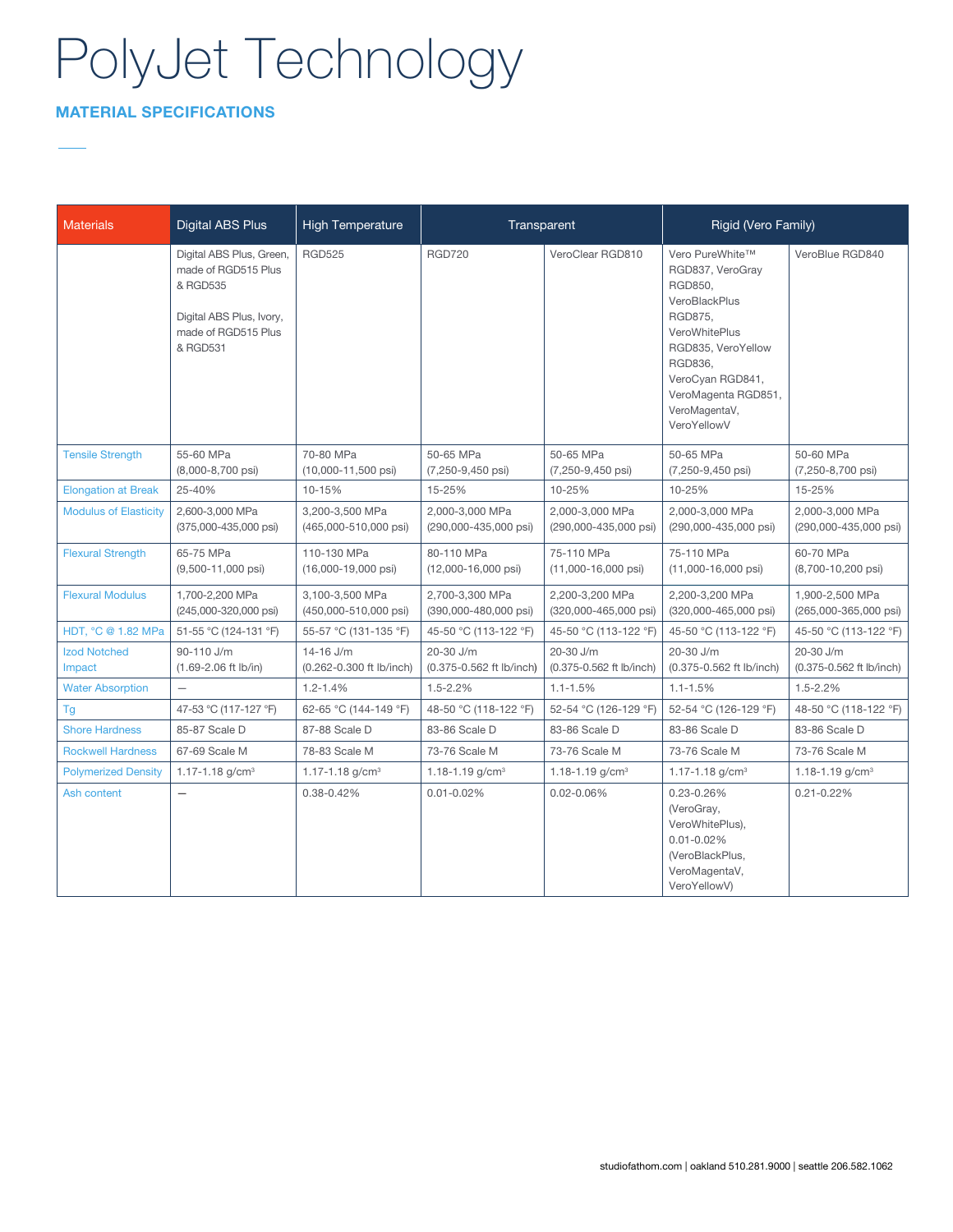### MATERIAL SPECIFICATIONS

| <b>Materials</b>             | Simulated Polypropylene               | Biocompatible                         |                             |
|------------------------------|---------------------------------------|---------------------------------------|-----------------------------|
|                              | Durus White RGD430                    | Rigur RGD450                          | <b>MED610</b>               |
| <b>Tensile Strength</b>      | 20-30 MPa (2,900-4,350 psi)           | 40-45 MPa (5,800-6,500 psi)           | 50-65 MPa (7,300-9,400 psi) |
| <b>Elongation at Break</b>   | 40-50%                                | 20-35%                                | 10-25%                      |
| <b>Modulus of Elasticity</b> | 1,000-1,200 MPa (145,000-175,000 psi) | 1,700-2,100 MPa (246,000-305,000 psi) | $\qquad \qquad -$           |
| <b>Flexural Strength</b>     | 30-40 MPa (4,350-5,800 psi)           | 52-59 MPa (7,500-8,500 psi)           | $\qquad \qquad -$           |
| <b>Flexural Modulus</b>      | 1,200-1,600 MPa (175,000-230,000 psi) | 1,500-1,700 MPa (217,000-246,000 psi) | $\qquad \qquad -$           |
| HDT, °C @ 1.82 MPa           | 32-34 °C (90-93 °F)                   | 45-50 °C (113-122 °F)                 | 40-50 °C (113-122 °F)       |
| Izod Notched Impact          | 40-50 J/m (0.749-0.937 ft lb/inch)    | 30-35 J/m (0.561-0.656 ft lb/inch)    |                             |
| <b>Water Absorption</b>      | $1.5 - 1.9%$                          |                                       | $\qquad \qquad -$           |
| Tg                           | 35-37 °C (95-99 °F)                   | 48-52 °C (118-126 °F)                 | $\qquad \qquad -$           |
| <b>Shore Hardness</b>        | 74-78 Scale D                         | 80-84 Scale D                         | 83-86 Scale D               |
| <b>Rockwell Hardness</b>     | $\overline{\phantom{m}}$              | 58-62 Scale M                         | $\qquad \qquad -$           |
| <b>Polymerized Density</b>   | 1.15-1.17 $g/cm3$                     | 1.20-1.21 $g/cm3$                     | -                           |
| Ash content                  | $0.10 - 0.12%$                        | $0.3 - 0.4%$                          | $\qquad \qquad -$           |

| <b>Materials</b>             | Rubber-like                     |                           |                                      |                                             |
|------------------------------|---------------------------------|---------------------------|--------------------------------------|---------------------------------------------|
|                              | TangoBlack FLX973               | TangoGray FLX950          | Agilus30 FLX985 &<br>Agilus30 FLX935 | TangoBlackPlus FLX980 &<br>TangoPlus FLX930 |
| <b>Tensile Strength</b>      | 1.8-2.4 MPa (115-350 psi)       | 3.0-5.0 MPa (435-725 psi) | 2.4-3.1 MPa (348-450 psi)            | 0.8-1.5 MPa (115-220 psi)                   |
| <b>Elongation at Break</b>   | 45-55%                          | 45-55%                    | 220-240%                             | 170-220%                                    |
| <b>Modulus of Elasticity</b> | $\overline{\phantom{0}}$        | $\overline{\phantom{m}}$  |                                      |                                             |
| <b>Flexural Strength</b>     | $\overbrace{\phantom{1232211}}$ | $\overline{\phantom{m}}$  |                                      | $\qquad \qquad -$                           |
| <b>Flexural Modulus</b>      | $\overbrace{\phantom{1232211}}$ | $\qquad \qquad -$         | $\qquad \qquad -$                    | $\overline{\phantom{0}}$                    |
| HDT, °C @ 1.82 MPa           |                                 | $\overline{\phantom{0}}$  |                                      |                                             |
| <b>Izod Notched Impact</b>   | $\overbrace{\phantom{1232211}}$ | $\overline{\phantom{m}}$  | $\qquad \qquad -$                    | $\overline{\phantom{0}}$                    |
| <b>Water Absorption</b>      | $\overbrace{\phantom{1232211}}$ | $\qquad \qquad -$         | $\qquad \qquad -$                    | $\qquad \qquad -$                           |
| Tg                           | $\overline{\phantom{m}}$        | $\qquad \qquad -$         | $\qquad \qquad -$                    | $\overline{\phantom{0}}$                    |
| <b>Shore Hardness</b>        | 60-62 Scale A                   | 73-77 Scale A             | 30-35 Scale A                        | 26-28 Scale A                               |
| <b>Rockwell Hardness</b>     |                                 | $\overline{\phantom{m}}$  |                                      |                                             |
| <b>Polymerized Density</b>   | 1.14-1.15 $g/cm3$               | 1.16-1.17 $g/cm3$         | 1.14-1.15 $g/cm3$                    | 1.12-1.13 $g/cm3$                           |
| Ash content                  | $\overline{\phantom{0}}$        | $\overline{\phantom{m}}$  | $\qquad \qquad -$                    | $\overline{\phantom{0}}$                    |